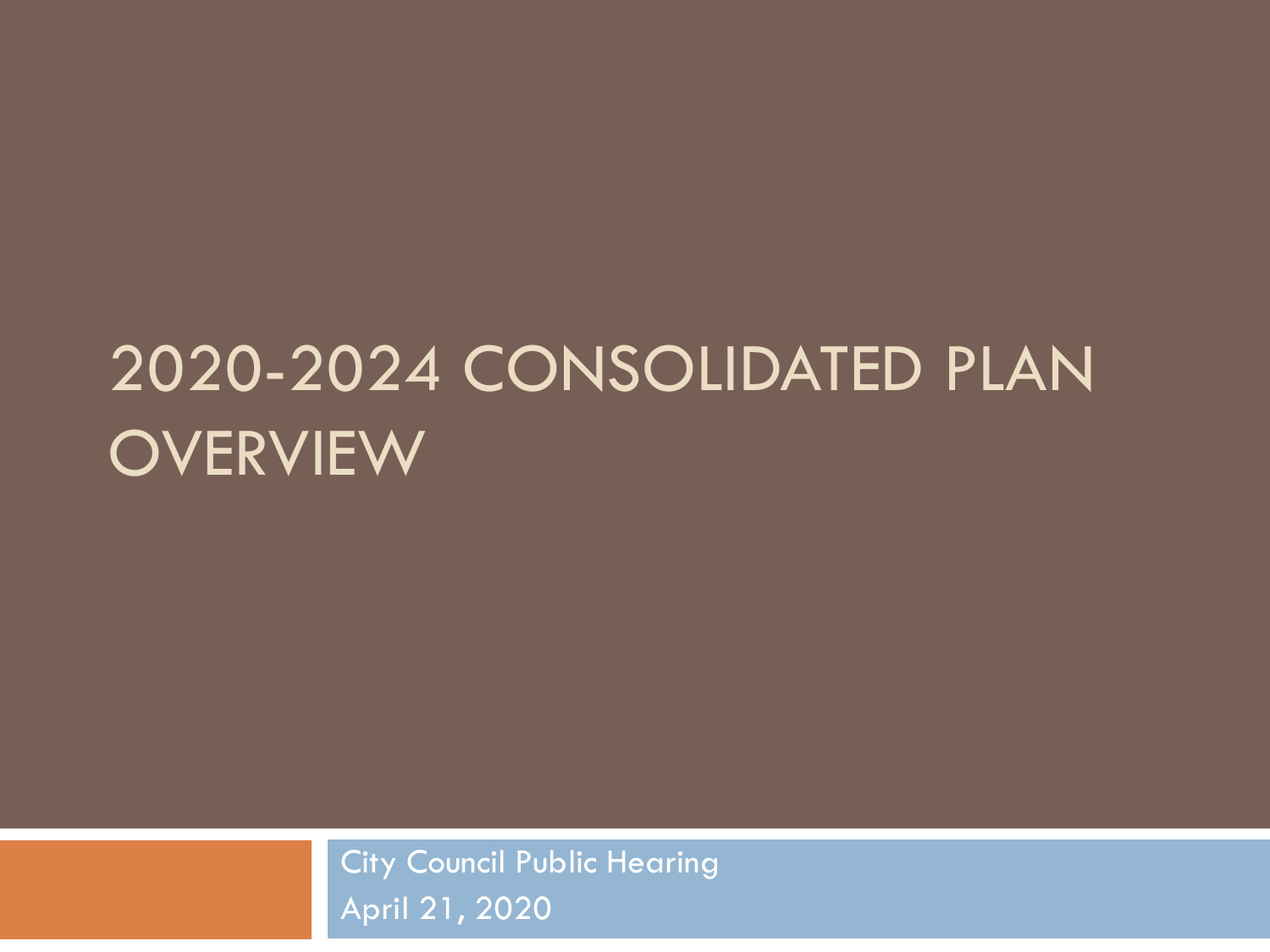#### History and Background

The City of Ashland receives approximately \$175,000 a year in CDBG funds from the U.S. Department of Housing and Urban Development (HUD) for projects benefiting low- and moderate-income residents. As a condition of receiving these federal funds, HUD requires the City to maintain a five-year "Consolidated Plan" which assesses and prioritizes the housing and homeless needs in Ashland. The CDBG Consolidated Plan also contains "spending priorities" which determine the types of projects for which the funds may be used. The City is required to update the Consolidated Plan every five years in order to continue receiving CDBG funds. The City's first Consolidated Plan covered 1995-1999, and was adopted in June 1995.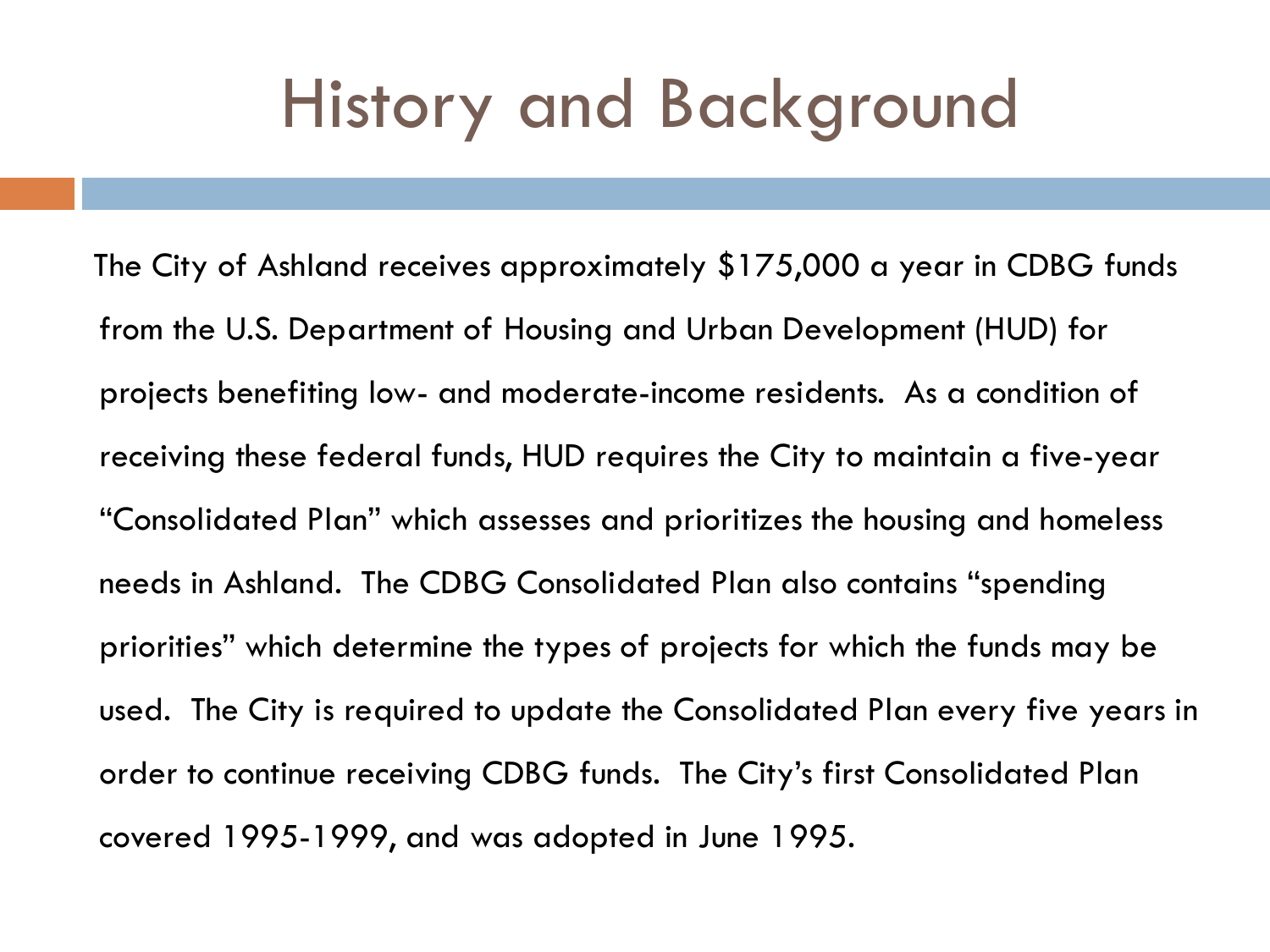## What is the Consolidated Plan?

The City of Ashland 2020-2024 Consolidated Plan is a five-year strategic plan to provide an outline of action for the community as it works toward meeting the housing and community development needs of its low- and moderate-income households. The plan's development includes a profile of the community and its economy, an assessment of housing and community development needs, and the development of longrange strategies to meet those needs.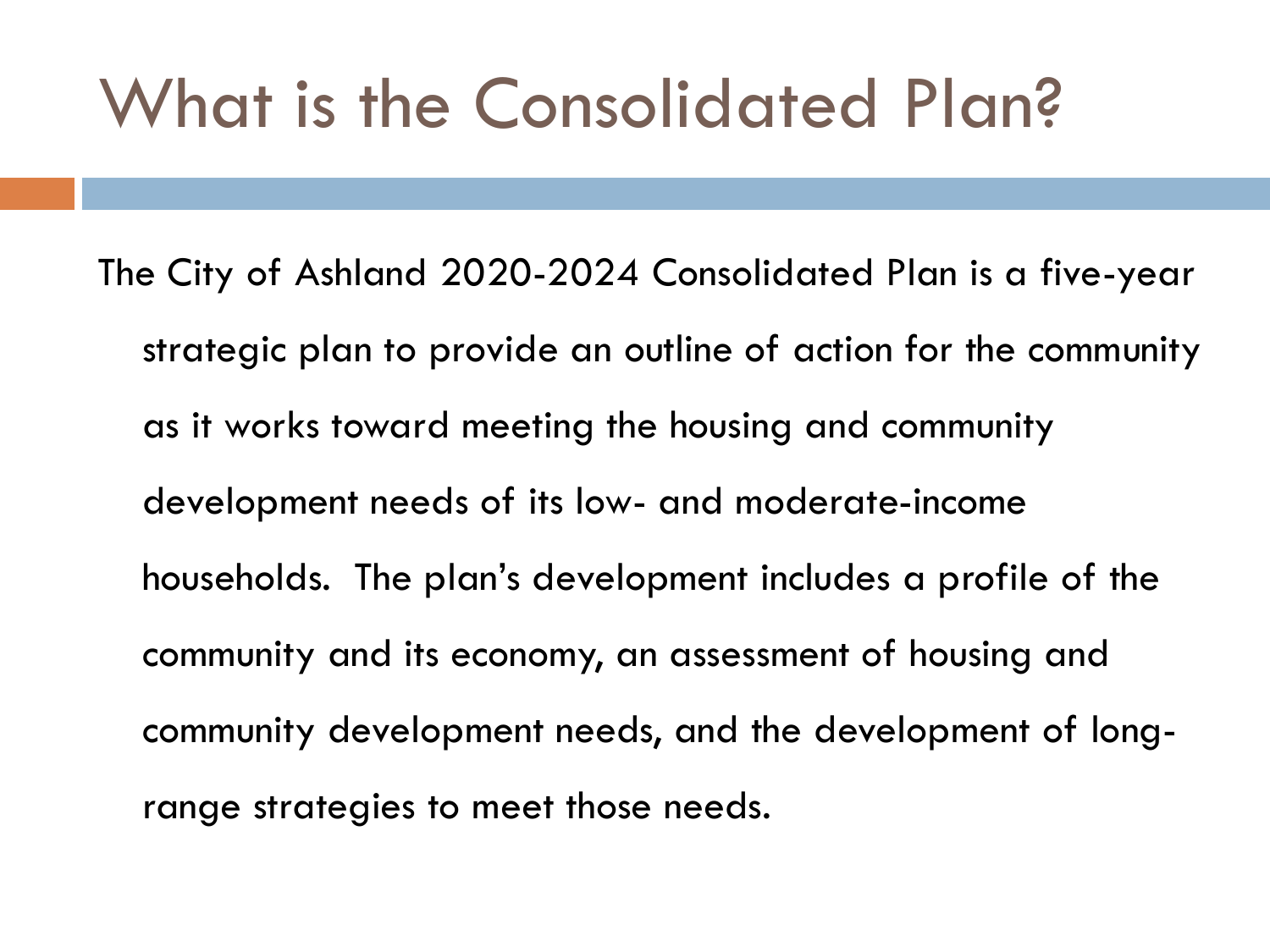## Previously Identified Priorities

Previous Plans have identified **affordable housing preservation and development,** as the highest priority need, with **homelessness prevention and homeless services** as the next highest priory for the use of CDBG funds**.** 

Based on the feedback received through community involvement affordable housing and homeless services, continue to be the highest priority use of CDBG funding.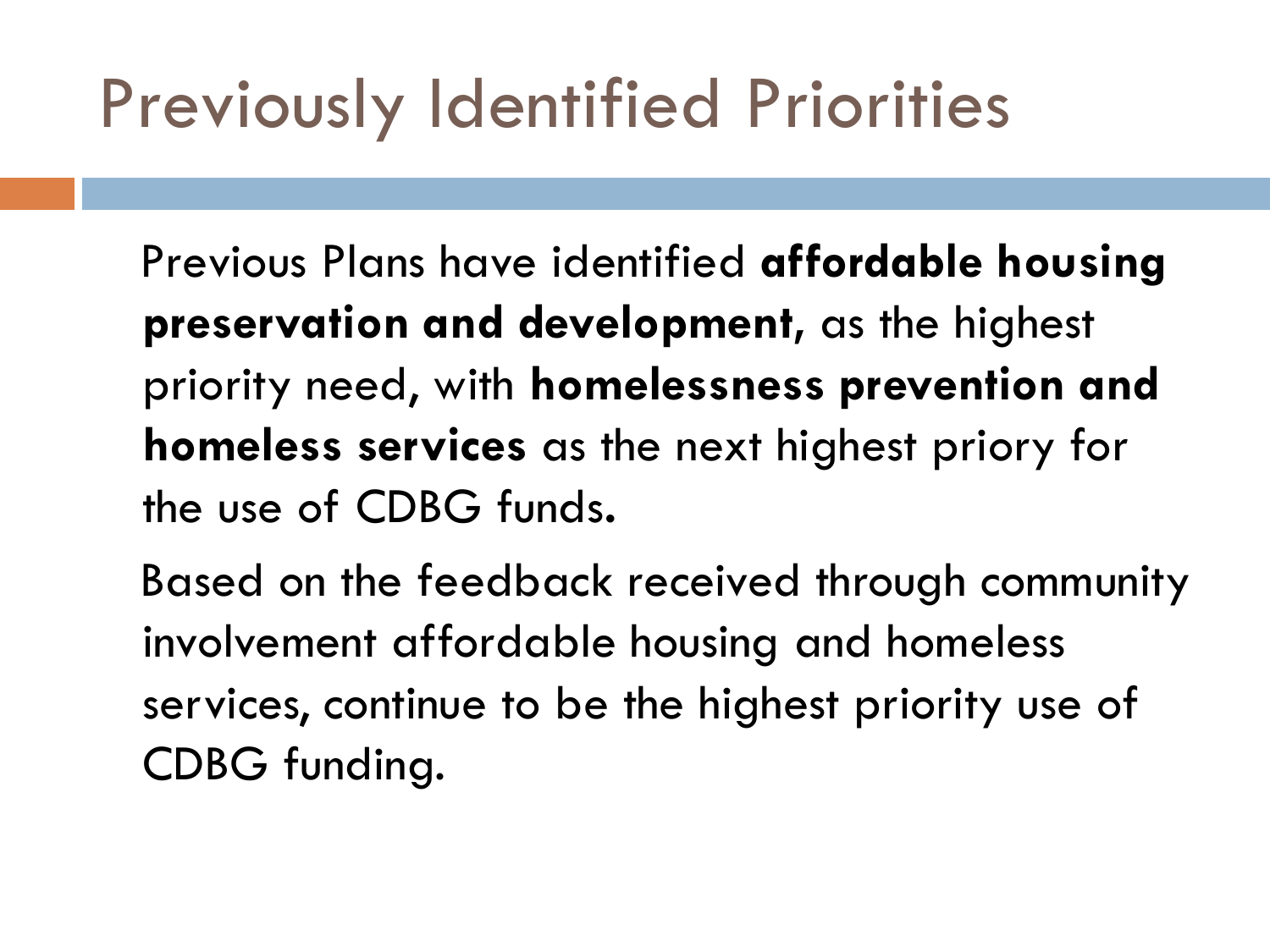## Priorities Identified through **Questionnaire**

Staff primarily looked at needs identified as "Critical" by over 50% of respondents. These were:

- Preservation and rehab of existing affordable units
- New construction of affordable rental housing for low income and small families
- □ Ownership assistance for low-income families
- **□** Services for peoples experiencing mental health issues
- $\Box$  Crisis support services
- $\Box$  Homeless support services
- $\Box$  Job and life skill training programs
- Substance abuse services
- □ Housing placement
- Improved transit options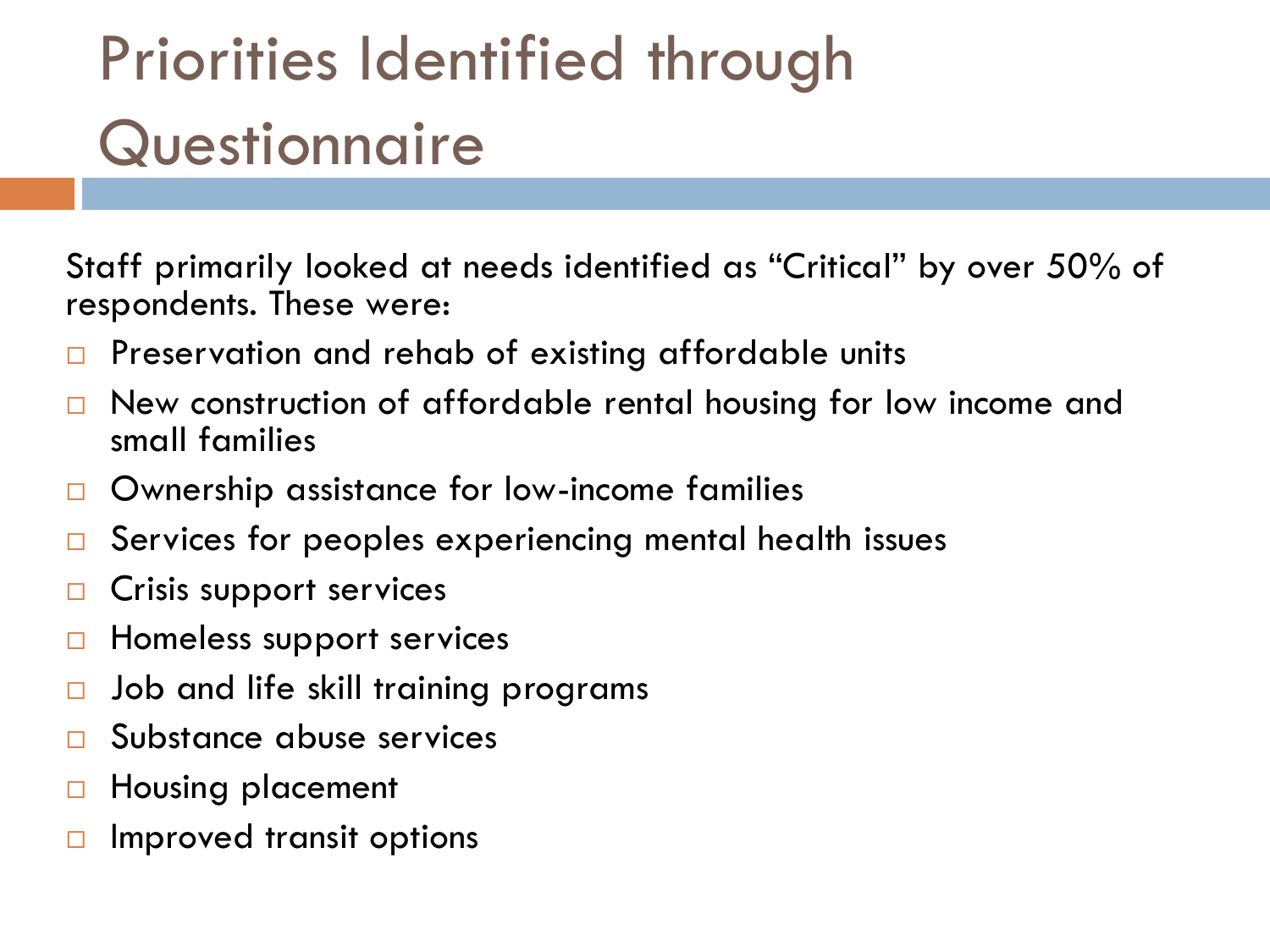# 2020-2024 Goals and Priorities

Based on research compiled from a variety of sources including data analysis, and input from citizen and beneficiary groups, City staff have identified six broad areas of priority need that the City will focus CDBG resources toward over the next five years.

- $\Box$  To create and maintain affordable housing units/units occupied by low-, and moderate-income and smaller units for small families.
- □ Support services for homelessness outreach, prevention, and transition.
- $\square$  Support services for people with mental illness.
- $\square$  Support services for people in crisis.
- $\Box$  Improved transportation options for low-income and special needs populations
- □ Support Economic Development activities that assist in reducing poverty among low-, moderate-income and special needs populations.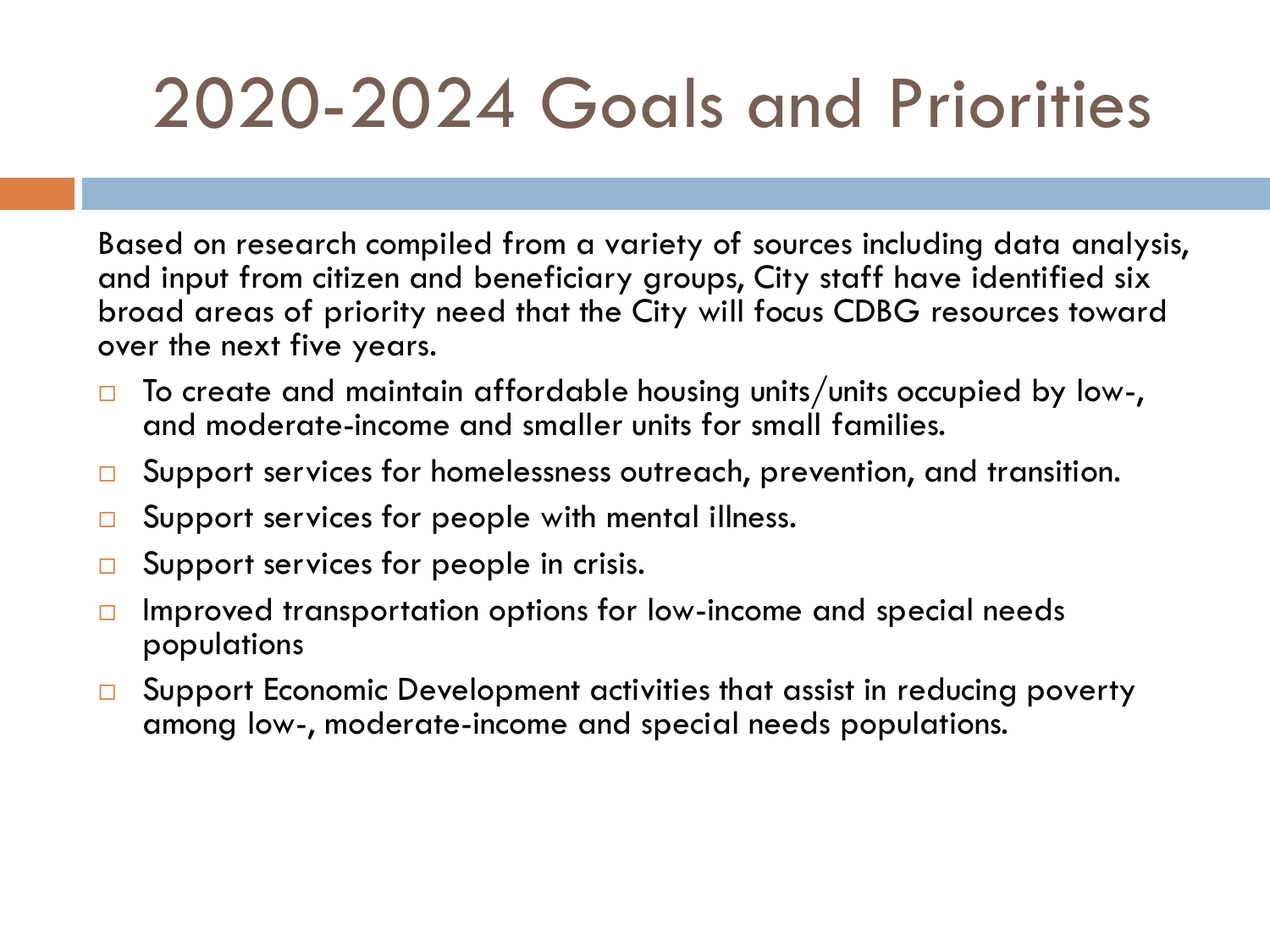## 2020-2024 Adjustments

- □ Based on agency feedback, housing development targets were lowered.
- □ Based on recent grant applications, higher numeric goals were devoted to rehabilitation activities.
- □ Due to a lack of large scale capital applications in recent years funding for public works projects has been prioritized-these are generally transportation related.